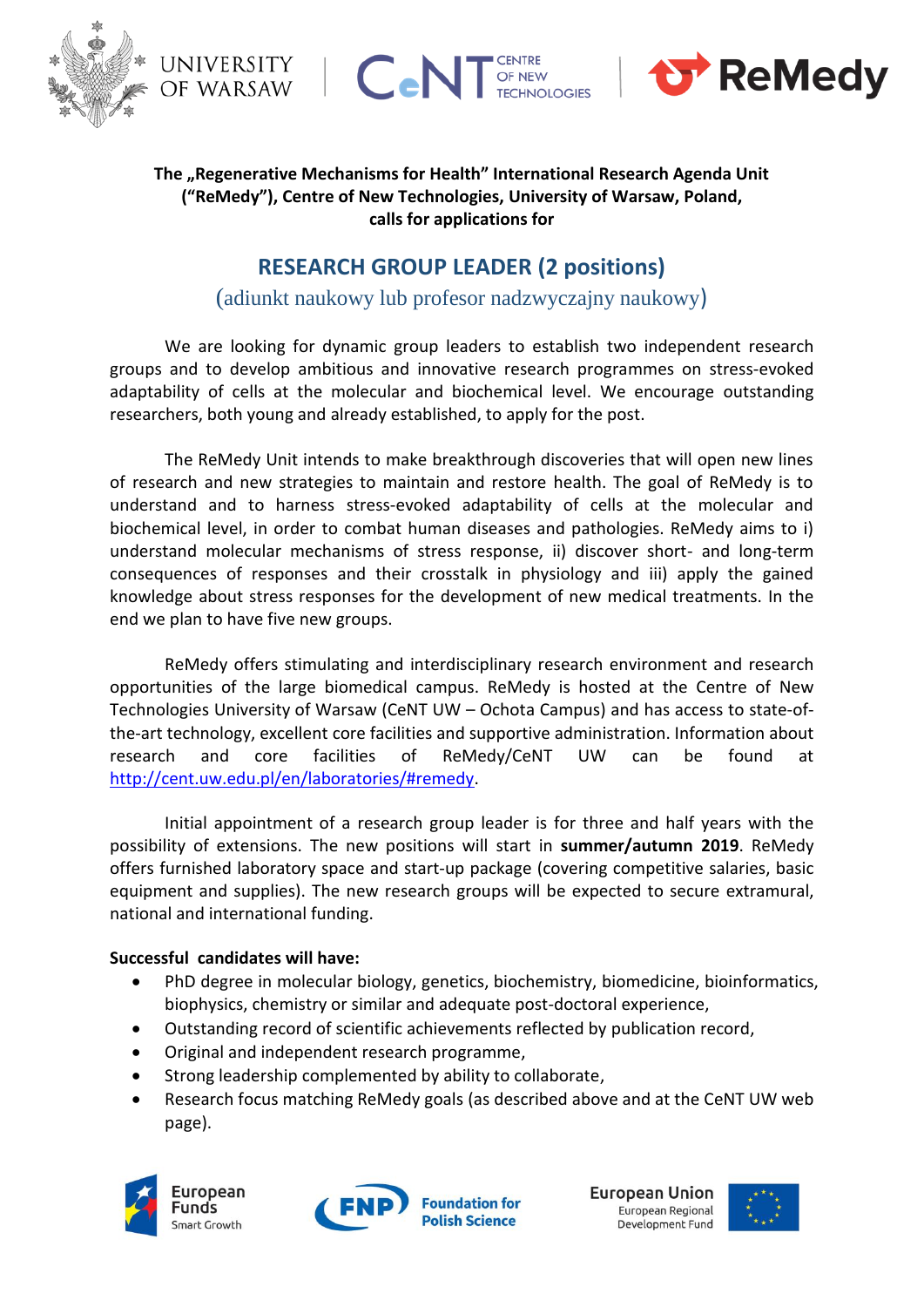





#### **Applications must be written in English and prepared as a single pdf file including:**

- Cover letter,
- Curriculum Vitae including a list of publications,
- Description of 1-3 most important scientific achievements (max. 2 pages),
- Summary (max. 2 pages) of the applicant's future research plans,
- Statement (max. 1 page) how the future research plans relate to ReMedy goals,
- Contact details for 2 professional referees who can be contacted for recommendation letters.

**Applications should be submitted to** [remedy@cent.uw.edu.pl](mailto:remedy@cent.uw.edu.pl) **by 15 January 2019.** Please, use "Research Group Leader application" as a title of your message.

**Short-listed candidates** will be invited for a symposium-style interview to be held in Warsaw on **13-14 May 2019** during the ReMedy International Scientific Committee meeting.

The final decision will be announced by the end of June 2019.

Inquiries about the offer, research environment and science in Poland are welcome and should be sent to Dr. Michał Wrzesiński, a coordinator of ReMedy ([remedy@cent.uw.edu.pl\)](mailto:remedy@cent.uw.edu.pl).

#### **Please include in your offer:**

*"I hereby consent to have my personal data processed by the University of Warsaw with its registered office at ul. Krakowskie Przedmieście 26/28, 00-927 Warszawa for the purpose of carrying out a recruitment process and selecting an employee and concluding a contract for employment at the University of Warsaw. I have been informed of my rights and duties. I understand that provision of my personal data is voluntary."*

In accordance with Article 13 of REGULATION (EU) 2016/679 OF THE EUROPEAN PARLIAMENT AND OF THE COUNCIL of 27 April 2016 on the protection of natural persons with regard to the processing of personal data and on the free movement of such data – general regulation on data protection (Official Journal of the EU L 119/1 of 4 May 2016) the University of Warsaw informs that:

1. The Administrator of your personal data is the University of Warsaw with its registered office at Krakowskie Przedmieście 26/28, 00-927 Warszawa;

2. The Administrator has designated the Data Protection Officer who supervises the processing of personal data, and who can be contacted via the following e-mail address: iod@adm.uw.edu.pl;

3. Your personal data will be processed for the purpose of carrying out a recruitment process and selecting an employee and concluding a contract for employment at the University of Warsaw;

4. The provided data will be processed pursuant to Article 22(1) § 1 of the Act of 26 June 1974 Labour Code (uniformed text: Dz.U. of 2018, item 917) and your consent for processing of personal data;

5. Provision of data in the scope stipulated in the Labour Code is mandatory (this is: name(s) and surname, parents' first names, date of birth, address of residence, correspondence address, education, previous employment);

6. The remaining data are processed according to your consent for processing of personal data;

7. The data will not be shared with any external entities, except for the cases provided for by law;

8. The data will be stored until you withdraw your consent for processing of personal data;





European Union European Regional Development Fund